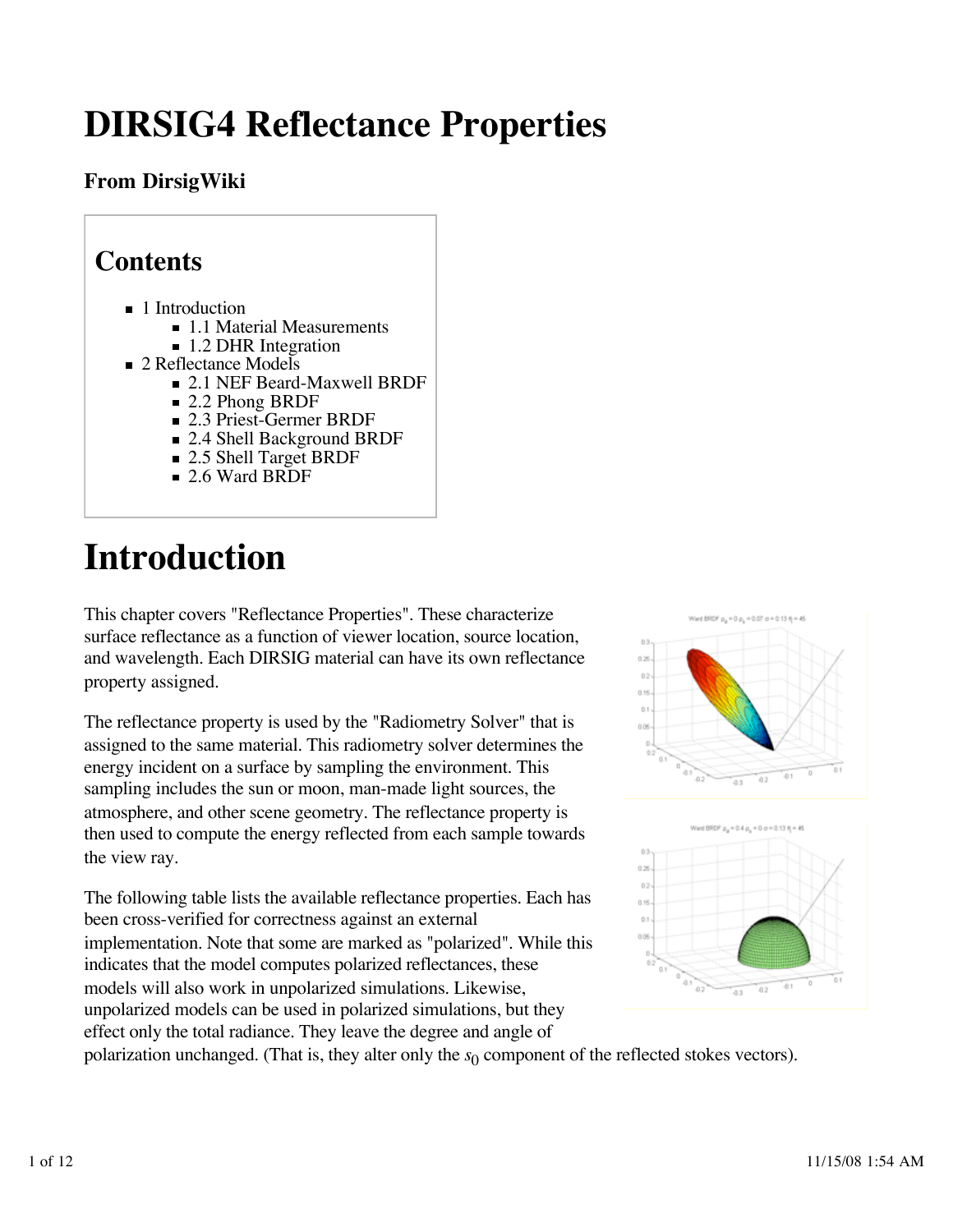| <b>Name</b>                 | <b>Description</b>                               | <b>Polarized</b> | <b>Advantages</b>                                   | <b>Disadvantages</b>                              |
|-----------------------------|--------------------------------------------------|------------------|-----------------------------------------------------|---------------------------------------------------|
| <b>NEF</b><br>Beard-Maxwell | NEFv9 version of<br>Beard-Maxwell<br><b>BRDF</b> | N <sub>o</sub>   | Many available<br>measurements                      | Many model<br>parameters                          |
| Phong BRDF                  | Simple analytical<br><b>BRDF</b>                 | No               | Extremely simple.<br>Many available<br>measurements | Little basis in physics.<br>No spectral component |
| Priest-Germer               | Target material<br>pBRDF                         | Yes              | Few model<br>parameters                             |                                                   |
| Shell<br>Background         | Background material<br>pBRDF                     | Yes              | Spatial variability                                 | Few measurements.<br>Not for target materials     |
| <b>Shell Target</b>         | Target material<br>pBRDF                         | Yes              |                                                     | Few measurements.<br>Experimental                 |
| <b>Ward BRDF</b>            | Simple analytical<br><b>BRDF</b>                 | No               | Extremely simple.<br>Many available<br>measurements | Little basis in physics.<br>No spectral component |

Materials with these reflectance properties are configured using the DIRSIG4 material database (mat) format. The following example shows an asphalt material using the NEF Beard-Maxwell reflectance property, together with the "Generic Radiometry Solver".

```
\frac{1}{2}MATERIAL_ENTRY {
    NAME = asphaltID = 1SURFACE PROPERTIES {
         REFLECTANCE_PROP_NAME = NEFBeardMaxwell
 REFLECTANCE_PROP {
 NEF_MAT_FILE = /dbmF_05-1/Materials/Single_Materials/0693UUUASP.nmf
        }
    }
    RAD_SOLVER_NAME = Generic
 RAD_SOLVER {
 INITIAL_SAMPLE_COUNT = 25
        MAX_BOUNCES = 2 SAMPLE_DECAY_RATE = 10
     }
: ا
```
Note that the reflectance property is defined in the "SURFACE\_PROPERTIES" section.

### **Material Measurements**

One of the challenges of working with BRDF models is finding adequate databases of material measurements. A few available sources are: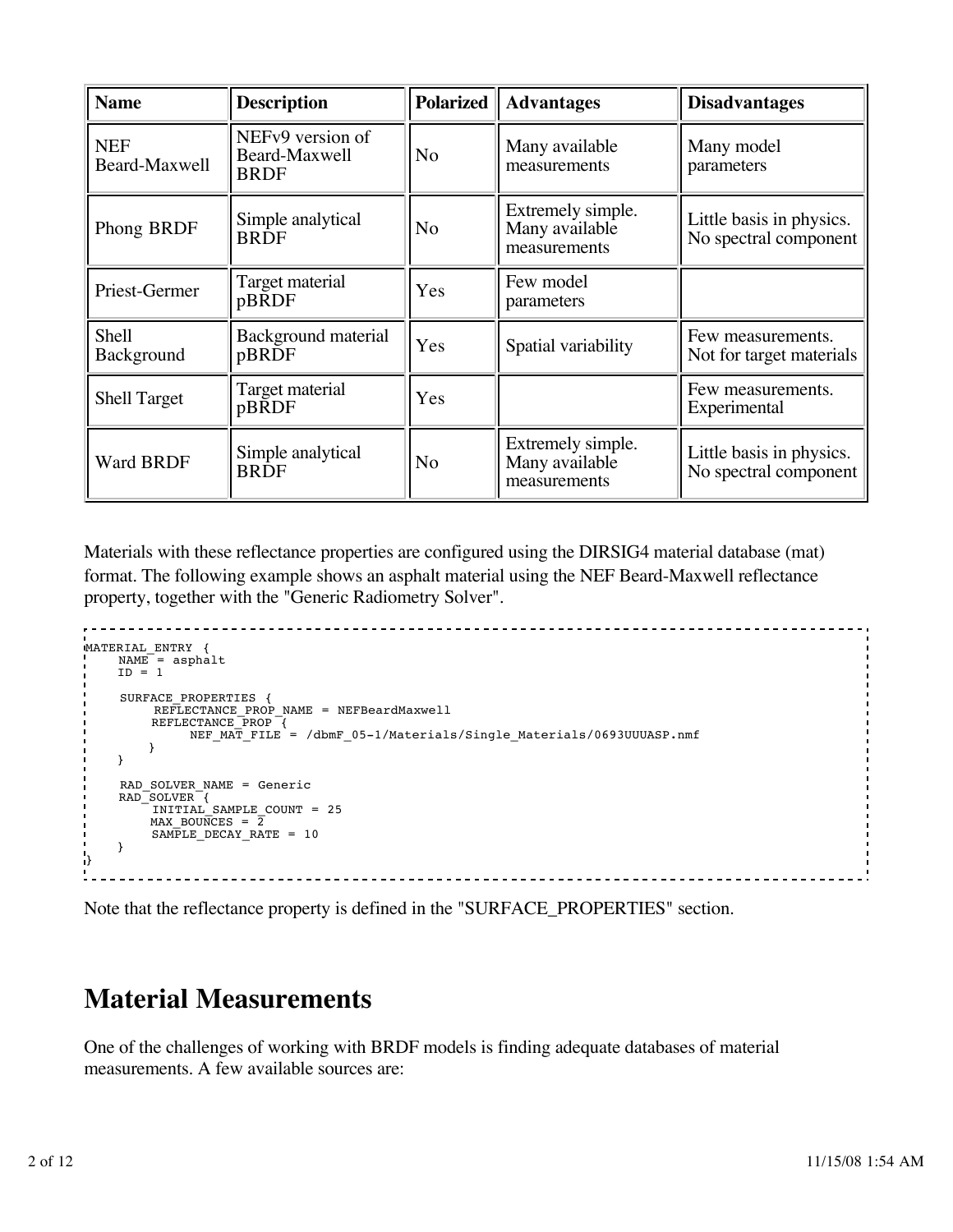#### **Nonconvential Exploitation Factors (NEF) Database**

- Data fitted to the NEF Beard-Maxwell BRDF model
- See the "NEF Beard-Maxwell BRDF" section for more details.

#### **Cornell University Program of Computer Graphics**

- **Provides raw measurement data in the visible region**
- http://www.graphics.cornell.edu/online/measurements/reflectance/

#### **CURet BRDF Measurement Database**

- **Provides raw measurement data in the visible region of 61 samples**
- http://www1.cs.columbia.edu/CAVE/software/curet/

## **DHR Integration**

DIRSIG needs the surface emissivity to model self-emitted energy. This information will be derived from the Reflectance Property if the material has no Emissivity Property assigned.

From the Reflectance Property, DIRSIG computes the Directional Hemispherical Reflectance (DHR), which is defined:

$$
\mathrm{DHR}(\vec{s},\lambda) = \int_{\Omega_+} \mathrm{BRDF}(\vec{s},\vec{v},\lambda) (\vec{v}\cdot\vec{n}) d\omega_{\vec{v}}
$$

where:

- $\vec{s}$  is the view vector.
- $\blacktriangleright$   $\lambda$  is the wavelength
- $\Omega_{\perp}$  represents the hemisphere of exitant vectors,  $\vec{r}$ .
- $\vec{n}$  is the normal vector.
- $\overrightarrow{d\omega_{\vec{n}}}$  is the solid angle in the direction of the exitant vector.

From the DHR, the Directional Hemispherical Emissivity (DHE) is derived using the relation:

 $DHE = 1 - DHR$ 

In turn, this DHE is multiplied against the Planck Blackbody ideal exitance to determine the self-emitted energy.

If the DHR is required, DIRSIG will perform (and cache) the integration described above. There are several user-controllable parameters for this integration. These parameters are added directly to the REFLECTANCE\_PROP section, and are valid for all the available reflectance property models.

**Parameter Description Default**

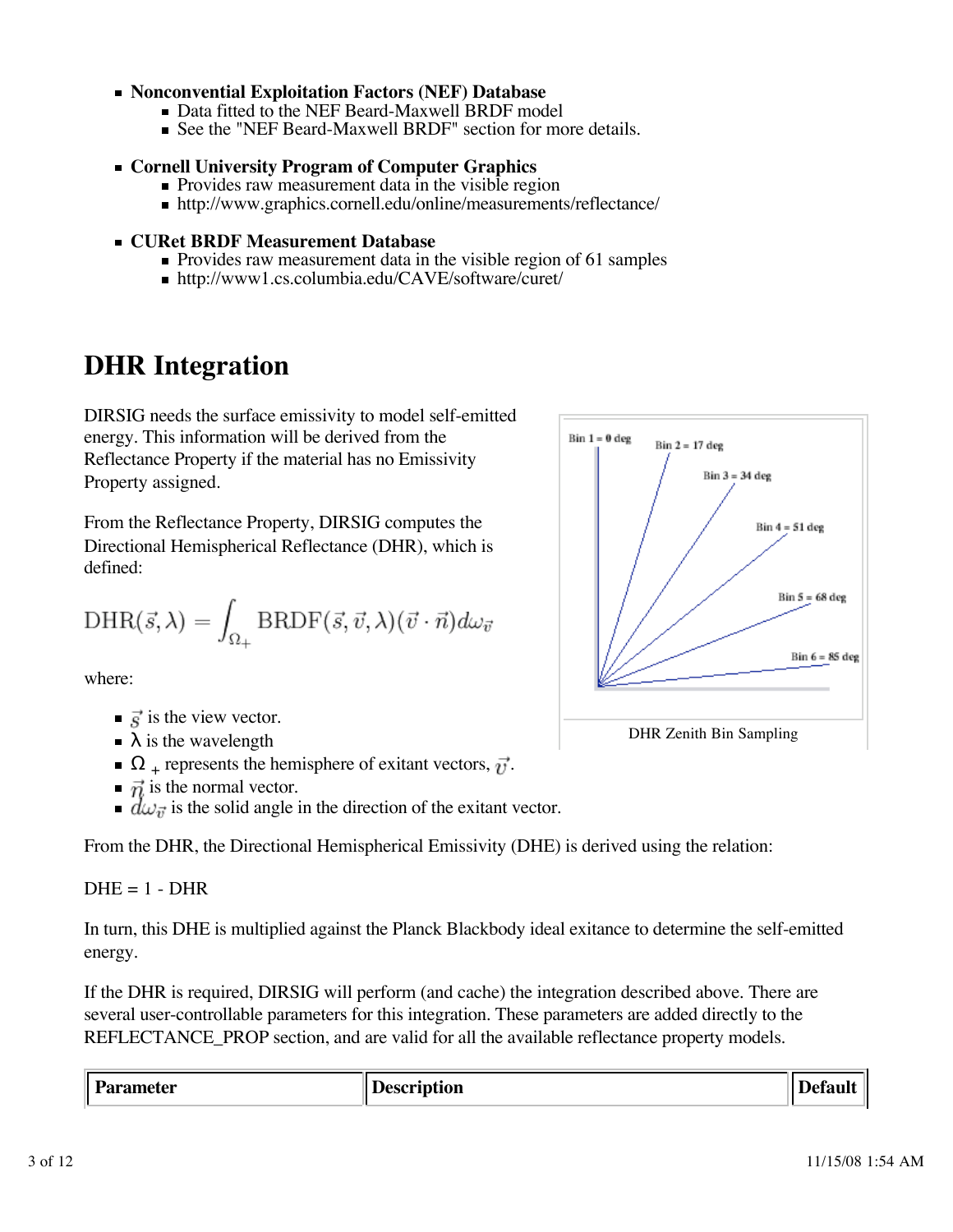| DHR_NUM_ZENITH_BINS  | Number of incident zenith bins, from 0 to max zenith                        | ΙO   |
|----------------------|-----------------------------------------------------------------------------|------|
| DHR_MAX_ZENITH_ANGLE | Maximum zenith angle in degrees to sample, prevents<br>grazing angle issues | 85.0 |
| DHR_INTEGRATION_DPHI | Integration step size in degrees along azimuth                              | 1.0  |
|                      | DHR_INTEGRATION_DTHETA   Integration step size in degrees along zenith      | 1.0  |

The diagram shows the default view vector zenith sampling for DHR calculations. The first zenith bin is always at 0 degrees. The last bin is always at DHR\_MAX\_ZENITH\_ANGLE (85 by default). The remaining bins are spread evenly in between.

The following sample shows these DHR parameters applied to a Reflectance Property:

```
REFLECTANCE_PROP_NAME = ShellTarget
REFLECTANCE_PROP {
 BRDF_FIT_FILE = ./GlossyBlackPaint.fit
      EMISSIVITY_FILE = ./GlossyBlackPaint.ems
     DHR_NUM_ZENITH_BINS = 10
     DHRMAXZENITHANGLE = 89.0
     DHR<sup>-</sup>INTEGRATION DPHI = 0.5
     DHR<sup>INTEGRATION DTHETA = 0.5</sup>
}
```
## **Reflectance Models**

## **NEF Beard-Maxwell BRDF**

Materials from the Nonconventional Exploitation Factors (NEF) database can be used directly in DIRSIG. The NEFDS describes materials using a modified version of the Beard-Maxwell BRDF model. Currently, only version 9 of the NEF database is supported; material files distributed with version 10 will not work.

The NEFDS is a third party product which is not part of the DIRSIG distribution. A government sponsor is needed to gain access to the NEFDS. If a suitable sponsor is available, requests for access may be made to:

```
 Ms. Carol May
 Cortana Corporation
 Suite 200
 520 North Washington Street
 Falls Church, VA 22046-3538
```
Note that some NEF material files actually come with much of the information needed by THERM. This includes thermal conductivity, specific heat, and mass density. DIRSIG does not automatically parse this information in to a thermal model at this time. However, this information can still be manually added by the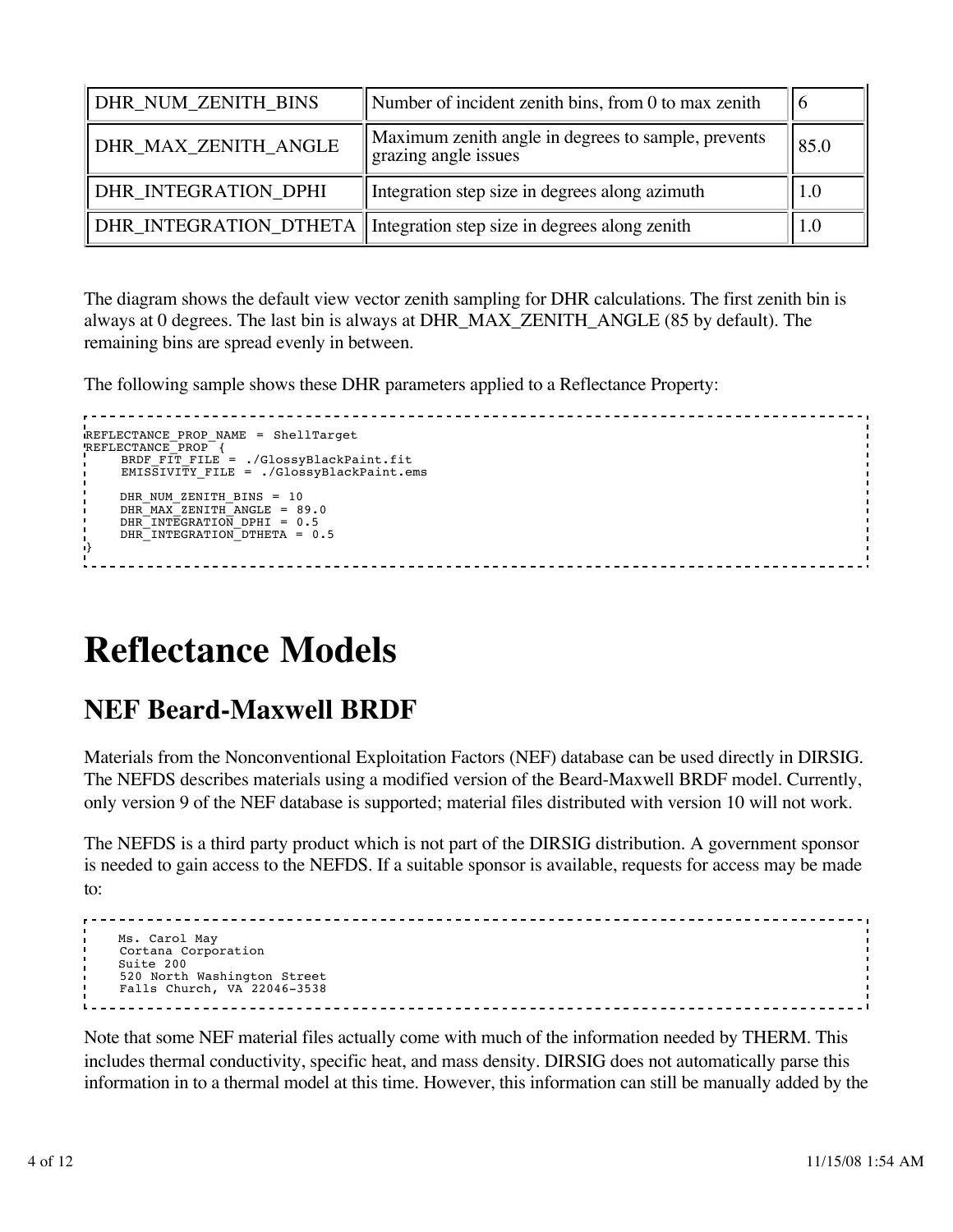user if desired. The NEF User's Guide details the file format of the materials files and explains where this information can be found.

To use the NEF Beard-Maxwell model with a NEF material file, the material database syntax is as follows:

```
REFLECTANCE_PROP_NAME = NEFBeardMaxwell
REFLECTANCE_PROP {
   NEF_MAT_FILE = /dbmF_05-1/Materials/Single_Materials/0693UUUASP.nmf
}
```
DIRSIG runs with the same permissions as the user invoking it. If the user does not normally have access to the NEFDS material files, those files will still be inaccessible when referenced via a DIRSIG material file.

For more information, consult:

*NEFDS Beard-Maxwell BRDF Model Implementation in Matlab*, M. Montanaro, Digital Imaging and Remote Sensing Laboratory , Rochester Institute and Technology, June 2007.

### **Phong BRDF**

The simple Phong BRDF is described entirely in the material entry:

```
REFLECTANCE_PROP_NAME = Phong
REFLECTANCE_PROP {
 AMBIENT_REFLECTION_CONSTANT = 0.000
 DIFFUSE_REFLECTION_CONSTANT = 0.015
 SPECULAR_REFLECTION_CONSTANT = 0.015
SHININESS_CONSTANT = 22
}
```
The model is implemented:

$$
\rho = k_a + k_d(L \cdot N) + k_s(L \cdot V)^{\alpha}
$$

where

| lρ                 | Reflectance                                    |
|--------------------|------------------------------------------------|
|                    | $k_a$ Ambient reflection constant              |
|                    | $\ k_d\ $ Diffuse reflection constnat          |
|                    | $\vert k_s \vert$ Specular reflection constant |
| $\mid \alpha \mid$ | Shininess constant                             |
| L                  | Vector to source                               |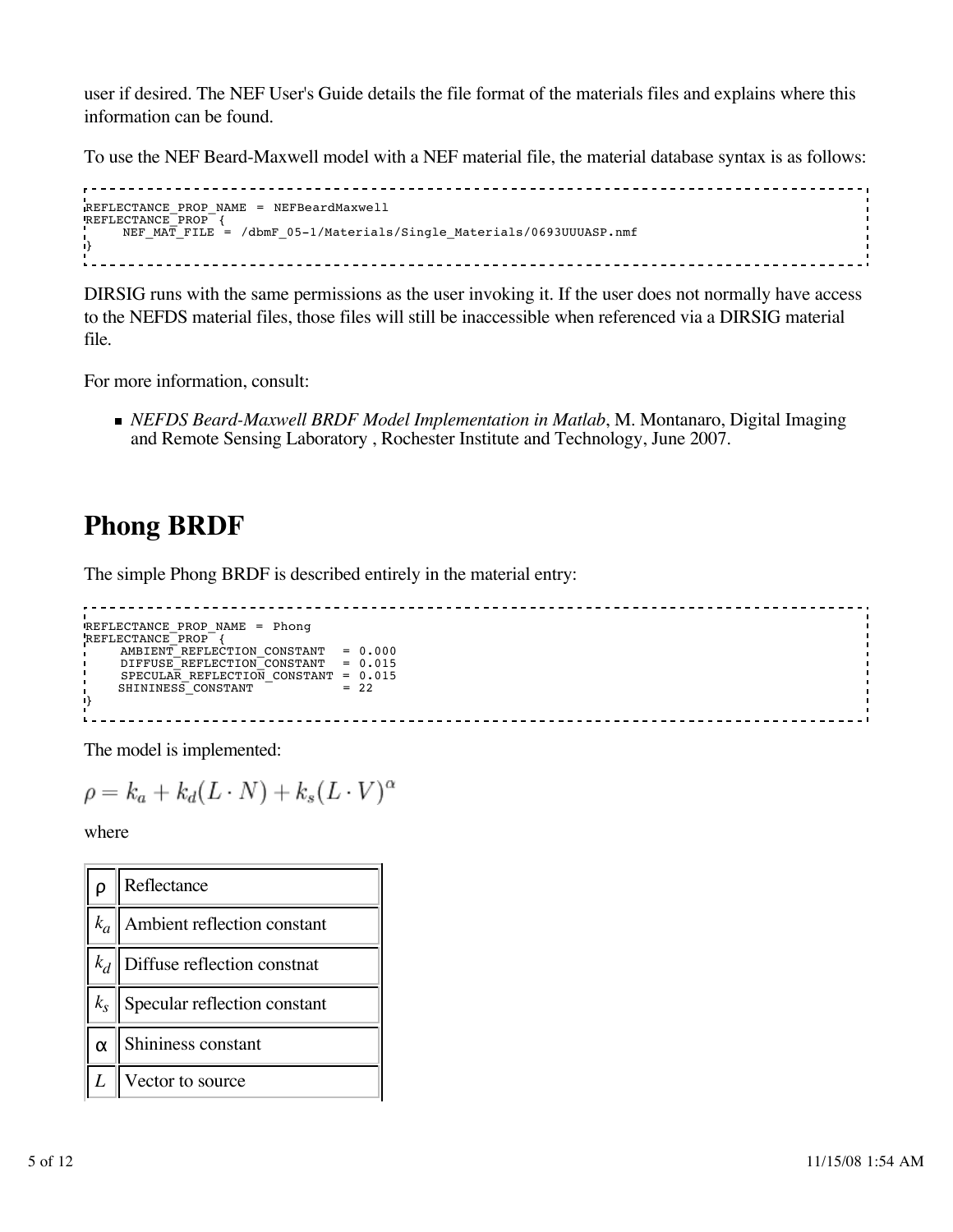| $\ N\ $ Surface normal vector                 |
|-----------------------------------------------|
| $\boxed{V}$ Vector towards specular direction |

Note that there is no spectral variation.

## **Priest-Germer BRDF**

The Priest-Germer BRDF is a simple model providing polarized reflectance calculations. For input, the model needs the slope variance  $(\sigma)$  and the complex index of refraction, as a function of wavelength. This model input is supplied in a separate Parameter File.

DIRSIG has provided several optional additions, detailed in Jason Meyers' PhD thesis. These include a Torrance-Sparrow shadowing function and a precomputed diffuse contribution table.

| <b>Parameter</b>                 | <b>Description</b>                                                     |
|----------------------------------|------------------------------------------------------------------------|
| PARAMETER_FILE                   | Filename for BRDF Model Parameters                                     |
| <b>ENABLE POLARIZATION</b>       | Indicates whether to calculate polarized or unpolarized<br>reflections |
| ENABLE_DIFFUSE_CONTRIBUTION      | Indicates whether to include DHR-based diffuse<br>contribution         |
| <b>ENABLE SHADOWING FUNCTION</b> | Indicates whether to use Torrance-Sparrow shadowing<br>function        |

A sample specifying the model in the material database:

```
REFLECTANCE_PROP_NAME = PriestGermer
REFLECTANCE_PROP {
 PARAMETER_FILE = ./al-crc-015.TS.brdf
 ENABLE_POLARIZATION = TRUE
 ENABLE_DIFFUSE_CONTRIBUTION = TRUE
    ENABLE_SHADOWING_FUNCTION = TRUE
}
```
As note above, the "ENABLE\_DIFFUSE\_CONTRIBUTION" and

"ENABLE\_SHADOWING\_FUNCTIONS" are both additions to the original Priest-Germer model. To reproduce the exact behavior of the original Priest-Germer paper, both these options should be set to "FALSE".

The model parameter file has four columns of data:

- First column is wavelength in microns
- $\blacksquare$  Second column is sigma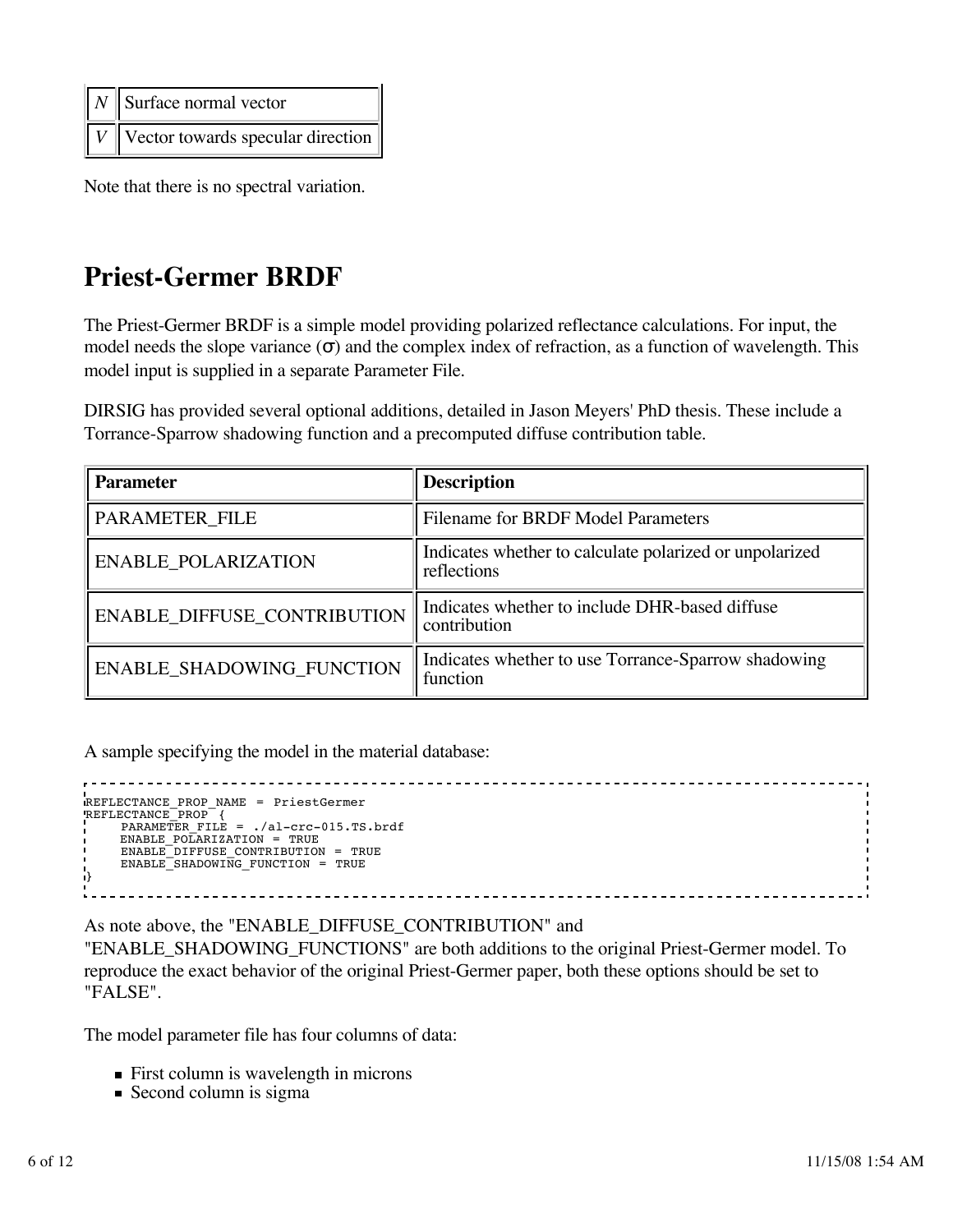- Third column is complex index of refraction, real part
- Fourth column is complex index of refraction, imaginary part

A sample parameter file in its entirety:

| 0.53904 0.150 0.826 6.283   |  |  |  |  |  |  |
|-----------------------------|--|--|--|--|--|--|
| $0.56354$ 0.150 1.018 6.846 |  |  |  |  |  |  |
| 0.61990 0.150 1.304 7.479   |  |  |  |  |  |  |
| 0.66677 0.150 1.741 8.205   |  |  |  |  |  |  |
| $0.77487$ 0.150 2.625 8.597 |  |  |  |  |  |  |
|                             |  |  |  |  |  |  |
|                             |  |  |  |  |  |  |

For more information, consult:

- *Modeling Polarimetric Imaging using DIRSIG*, J. P. Meyers, Ph.D. Thesis, Center for Imaging Science , Rochester Institute and Technology, 2002. http://www.dirsig.org/docs/meyers.pdf
- *Polarimetric BRDF in the Microfacet Model: Theory and Measurements*, R. G. Priest and T. A. Germer, Proceedings of the 2000 Meeting of the Military Sensing Symposia Specialty Group on Passive Sensors , Vol. 1, 169-181, 2000.

## **Shell Background BRDF**

The polarized Shell Background model is designed for background materials like grass and soil. It provides spatial variability using statistical parameters.

Currently, only three material measurements are available:

- Grass
- Soil
- **Asphalt**

More information about the measurement process can be found in Shell's thesis.



A comparison of empirical data (top) to synthetic data generated by Background pBRDF model (bottom). Left to right are *f*<sub>00</sub>, DOP, and **χ** 

The model is applied in the material database by specifying a fit file and an emissivity file:

```
. . . . . . . . . . . . . . . . .
REFLECTANCE_PROP_NAME = ShellBackground
REFLECTANCE_PROP {
 BRDF_FIT_FILE = ./grass.fit
      EMISSIVITY_FILE = ./grass.ems
}
```
The BRDF\_FIT\_FILE, described below, indicates the file containing the fit parameters for the BRDF model. The EMISSIVITY\_FILE indicates a DIRSIG3 emissivity (ems) file. The first curve from this file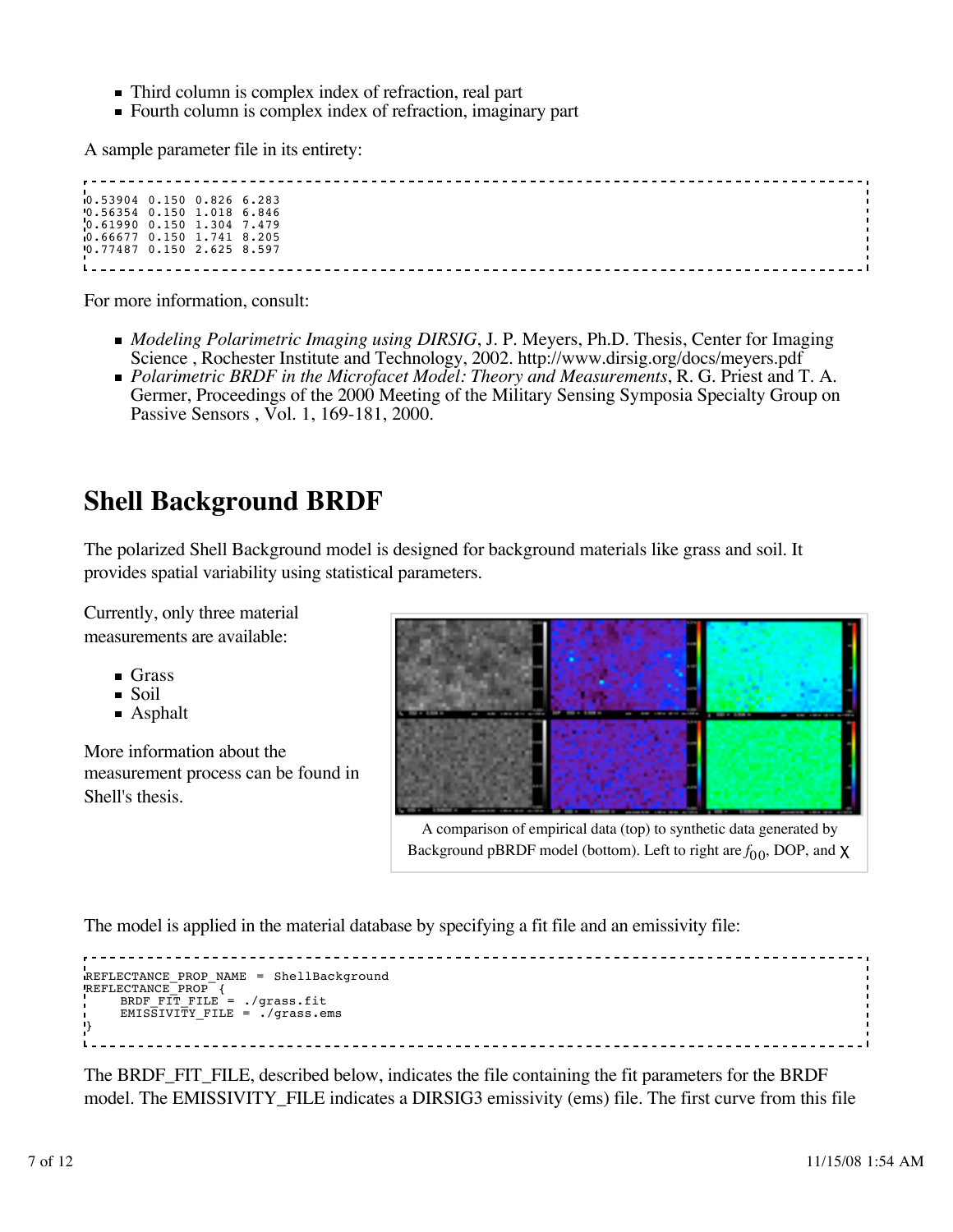will be converted to reflectance and used by the model.

The fit file is composed of two section types. The variable names used in both cases are identical to those in James Shell's PhD thesis. The first section type, SHARED\_FIT\_PARAMS, holds the wavelength-independent parameters:

| <b>Parameter</b>             | <b>Description</b>                                                                             |
|------------------------------|------------------------------------------------------------------------------------------------|
| $RHO_0$                      | The "base" wavelength reflectance factor for DOP spectral interpolation                        |
| P1, P2, P3, P4               | $DOP_0(\xi)$ polynomial coefficients for "base" band, or that having the highest<br><b>DOP</b> |
| PF1, PF2, PF3,<br>PF4        | Polynomial coefficients for determining the polarized reflectance fraction $\rho_{pol}(\xi)$   |
| A, B                         | $f_{00}$ relative (%) variability as a function of GSD                                         |
| $\overline{C}, \overline{D}$ | DOP variability as a function of GSD                                                           |
| E, F                         | X variability as a function of GSD                                                             |

The second section type, FIT\_PARAMS, holds wavelength-dependent parameters. Multiple instances of this section may be present in a fit file. The model interpolates between available measurements.

|                 | LAMBDA   Wavelength [microns] for fit data                                    |
|-----------------|-------------------------------------------------------------------------------|
| $\parallel$ RHO | Directional Hemispherical Reflectance (DHR) for this wavelength               |
|                 | $\parallel$ K0, K1, K2 $\parallel$ Roujean fit parameters for this wavelength |

A complete example fit file follows: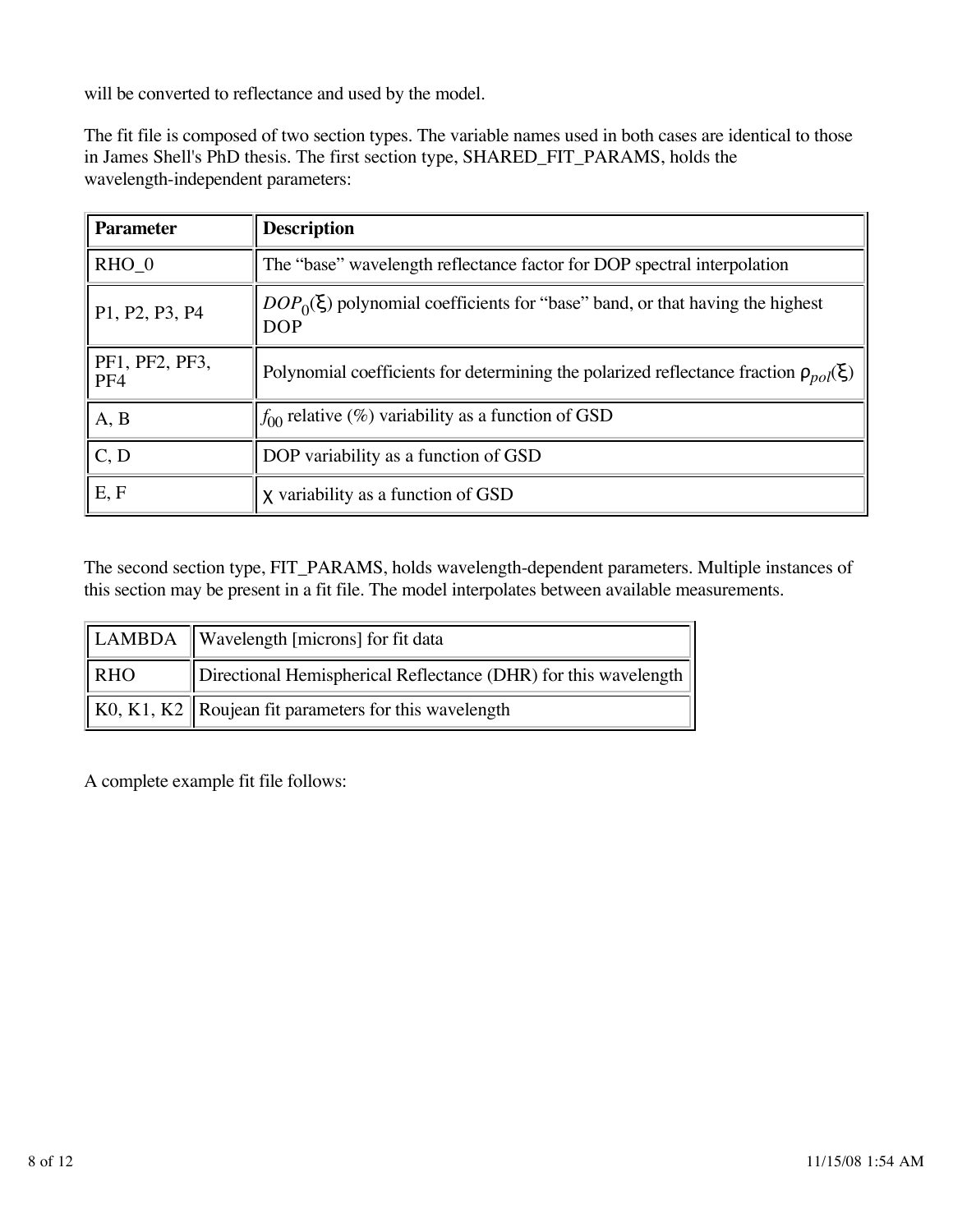| SHELL BACKGROUND = 1.0                                                    |  |
|---------------------------------------------------------------------------|--|
| $\blacksquare$                                                            |  |
| SHARED_FIT_PARAMS {                                                       |  |
| $RHO$ 0 = 0.075211<br>$\blacksquare$                                      |  |
| $\blacksquare$<br>$P1 = 1.9582E - 03$                                     |  |
| $\blacksquare$<br>$P2 =$<br>9.8206E-02                                    |  |
| $\blacksquare$<br>$P3 =$<br>$-6.6807E-02$<br>$\blacksquare$               |  |
| $\blacksquare$<br>$P4 =$<br>1.1251E-02                                    |  |
| $\blacksquare$<br>$PF1 =$<br>9.4574E-04<br>$\blacksquare$                 |  |
| $PF2 = 2.9314E-03$<br>$\blacksquare$                                      |  |
| $\blacksquare$<br>$PF3 = -1.7853E-03$                                     |  |
| $\blacksquare$<br>$PF4 = 2.4078E - 04$<br>$\blacksquare$                  |  |
| $A =$<br>0.119524<br>$\blacksquare$                                       |  |
| $\mathbf{r}$<br>$B =$<br>0.503486                                         |  |
| <b>I</b><br>$C =$<br>0.002465<br>$\mathbf{I}$                             |  |
| $D =$<br>0.009992<br>$\blacksquare$                                       |  |
| $\blacksquare$<br>$E =$<br>1,252179<br>$\blacksquare$                     |  |
| $F =$<br>59.918513<br>$\blacksquare$                                      |  |
| -1}                                                                       |  |
| $\mathbf{I}$                                                              |  |
| FIT_PARAMS {                                                              |  |
| $LAMBDA = 0.550$<br>$\mathbf{I}$                                          |  |
| $RHO =$<br>0.075211<br><b>I</b><br>$\blacksquare$                         |  |
| $KO =$<br>6.8702<br>$\blacksquare$                                        |  |
| $K1 =$<br>0.3881<br>$\blacksquare$<br>$\blacksquare$<br>$K2 =$<br>29.0824 |  |
| $\mathbf{b}$                                                              |  |
|                                                                           |  |
| $\blacksquare$<br>FIT PARAMS {                                            |  |
| $\blacksquare$<br>$LAMBDA = 0.750$                                        |  |
| $\blacksquare$<br>0.453327<br>$RHO =$<br>$\blacksquare$                   |  |
| $KO =$<br>$\mathbf{I}$<br>40.9686                                         |  |
| <b>I</b><br>$K1 =$<br>$-1.6822$                                           |  |
| $\blacksquare$<br>$K2 =$<br>93.1120<br>$\blacksquare$                     |  |
| $\mathbf{P}$                                                              |  |
|                                                                           |  |
|                                                                           |  |

For more information, consult:

*Polarimetric Remote Sensing in the Visible to Near Infrared*, J. Shell, Ph.D. Thesis, Center for Imaging Science , Rochester Institute and Technology, 2005. http://www.dirsig.org/docs/shell.pdf

## **Shell Target BRDF**

The Shell Target BRDF can compute polarized reflectances for target (man-made) materials. It is described in James Shell's PhD thesis.

A parameter file holds model fit data at measured wavelengths. A DIRSIG3 style emissivity file (ems) is used to help interpolate and extrapolate for other wavelengths. The interpolation method parameter dictates how DIRSIG spectrally interpolates the ShellTarget BRDF based on the fact that the BRDF parameters are usually only specified at a handful of wavelengths (i.e 0.325, 0.6328, 1.06 etc..) while the spectral emissivity is specified at a much higher spectral resolution. Interpolation method 0 ignores the high spectral fidelity emissivity curve, and simply utilizes the BRDF parameter fit data and linearly interpolates between the reference wavelengths. Interpolation method 1 mimics the NEF database v10 handling of BRDF spectral interpolation, utilizing the higher spectral resolution emissivity curve to adjust the diffuse portion of the BRDF such that the hemispherically integrated BRDF model matches the measured diffuse hemispherical reflectance curve.

The material database entry simply specifies the fit and emissivity files: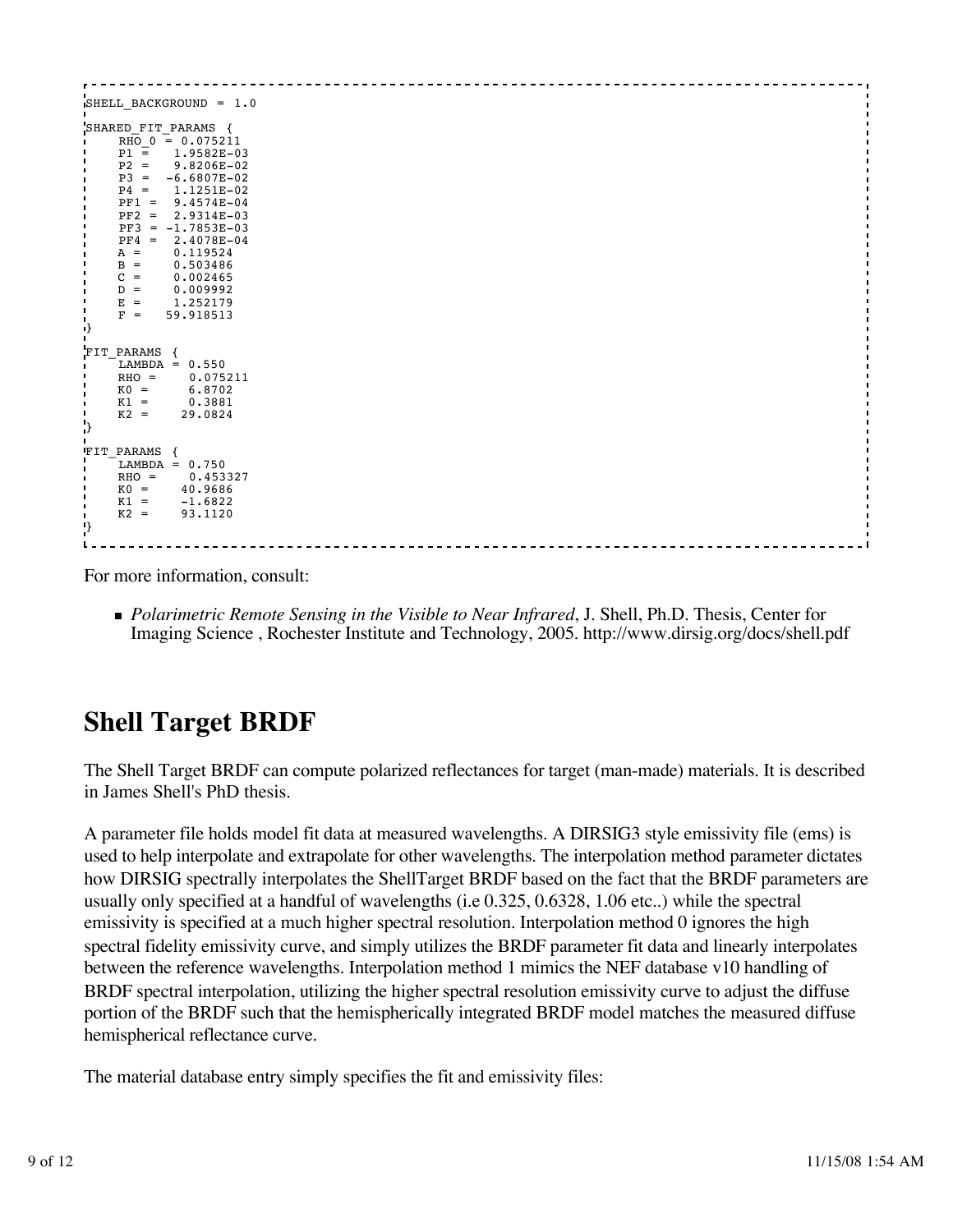REFLECTANCE\_PROP\_NAME = ShellTarget REFLECTANCE\_PROP { BRDF\_FIT\_FILE = ./blackpaint.fit EMISSIVITY\_FILE = ./blackpaint.ems INTERPOLATION\_METHOD = 1 }

The BRDF fit file contains two or more "FIT\_PARAMS" sections, which hold measurements at a known wavelength. The parameters are defined:

- **I.** "LAMBDA" is the wavelength in microns
- $\blacksquare$  "N" is the complex index of refraction, real part
- $\blacksquare$  "K" is the complex index of refraction, imaginary part
- "DHR" is the Directional Hemispherical Reflectance

The remaining sections of a "FIT\_PARAM" entry define a microfacet orientation distribution, a shadowing function, and a volumetric term.

The "ORIENT\_PROB" section indicates a Cauchy distribution function which is defined:

$$
p_C(\theta_N) = \frac{B}{\cos(\theta_N)[\sigma^2 + \tan^2(\theta_N)]}
$$

where  $B$  and  $\sigma$  are fit parameters, named "BIAS" and "SIGMA" in the fit file.

The "SHADOW\_FUNCT" section indicates a Maxwell-Beard shadowing function which is defined:

$$
S_{MB} = \frac{1 + \frac{\theta_N}{\Omega} e^{-1\beta/\tau}}{1 + \frac{\theta_N}{\Omega}}
$$

where  $\Omega$  and  $\tau$  are fit parameters, named "OMEGA" and "TAU" in the fit file.

The "VOLUME\_TERM" section indicates a Maxwell-Beard volumetric scattering component which is defined:

$$
V_{MB} = \rho_D + \frac{2\rho_V}{\cos(\theta_i) + \cos(\theta_r)}
$$

where  $\rho_D$  and  $\rho_V$  are fit parameters, named "RHO\_D" and "RHO\_V" in the fit file.

A sample fit file follows: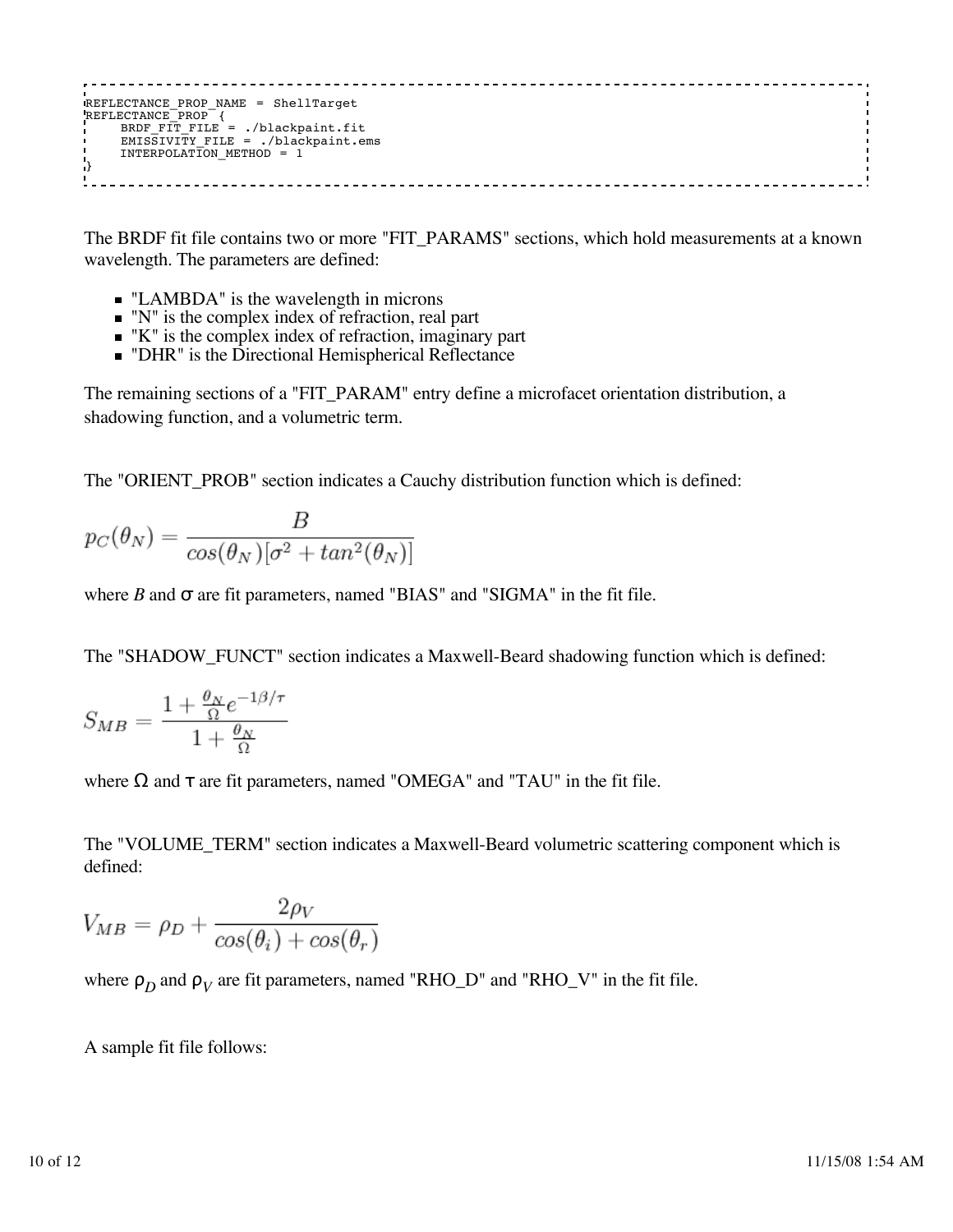```
SHELL_TARGET = 1.0
I<br>I
FIT_PARAMS {
LAMBDA = 0.352N = 1.449K = 0.2146DHR = 0.0464I<br>I
    ORIENT PROB NAME = Cauchy
 ORIENT_PROB {
 BIAS = 0.0603
SIGMA = 0.3553 }
I<br>I
    SHADOW FUNCT NAME = Maxwell-Beard
    SHADOW_FUNCT<sup>-</sup>{
        TA\overline{U} = 2.17OMEGA = 1.47E+02 } 
I<br>I
     VOLUME_TERM_NAME = Maxwell-Beard
    \begin{array}{rcl} \text{VOLUME} \_ \text{TERM} \_ \{ \\ \text{RHO} \_ \text{D} \end{array} =R\overline{HO} D = -1.06E-04<br>RHO V = 5.29E-04
                = 5.29E-04 }
}
|<br>FIT_PARAMS {<br>| LAMBDA = 0.632
N = 1.405K = 0.2289 DHR = 0.0402
i.
     ORIENT_PROB_NAME = Cauchy
 ORIENT_PROB {
 BIAS = 0.0556
         SIGMA = 0.3331 
     }
i.
     SHADOW_FUNCT_NAME = Maxwell-Beard
 SHADOW_FUNCT {
TAU = 1.717
         OMEGA = 1.19E+02
     } 
i.
     VOLUME_TERM_NAME = Maxwell-Beard
 VOLUME_TERM {
RHO_D = -1.76E-04RHO-V = 5.43E-04 }
¦}
```
For more information, consult:

*Polarimetric Remote Sensing in the Visible to Near Infrared*, J. Shell, Ph.D. Thesis, Center for Imaging Science , Rochester Institute and Technology, 2005. http://www.dirsig.org/docs/shell.pdf

## **Ward BRDF**

The Ward BRDF model has the advantage of being extremely simple. It is described in it's entirety directly in the material database:

```
. . . . . . .
                               ----------------------------
REFLECTANCE PROP NAME = WardBRDF
REFLECTANCE_PROP {
 DS_WEIGHTS = 0.00 0.37
    XYSIGMAS = 0.13 0.13
}L =
```
The XY\_SIGMAS parameter values "represent the standard deviation of the surface slope in each of two